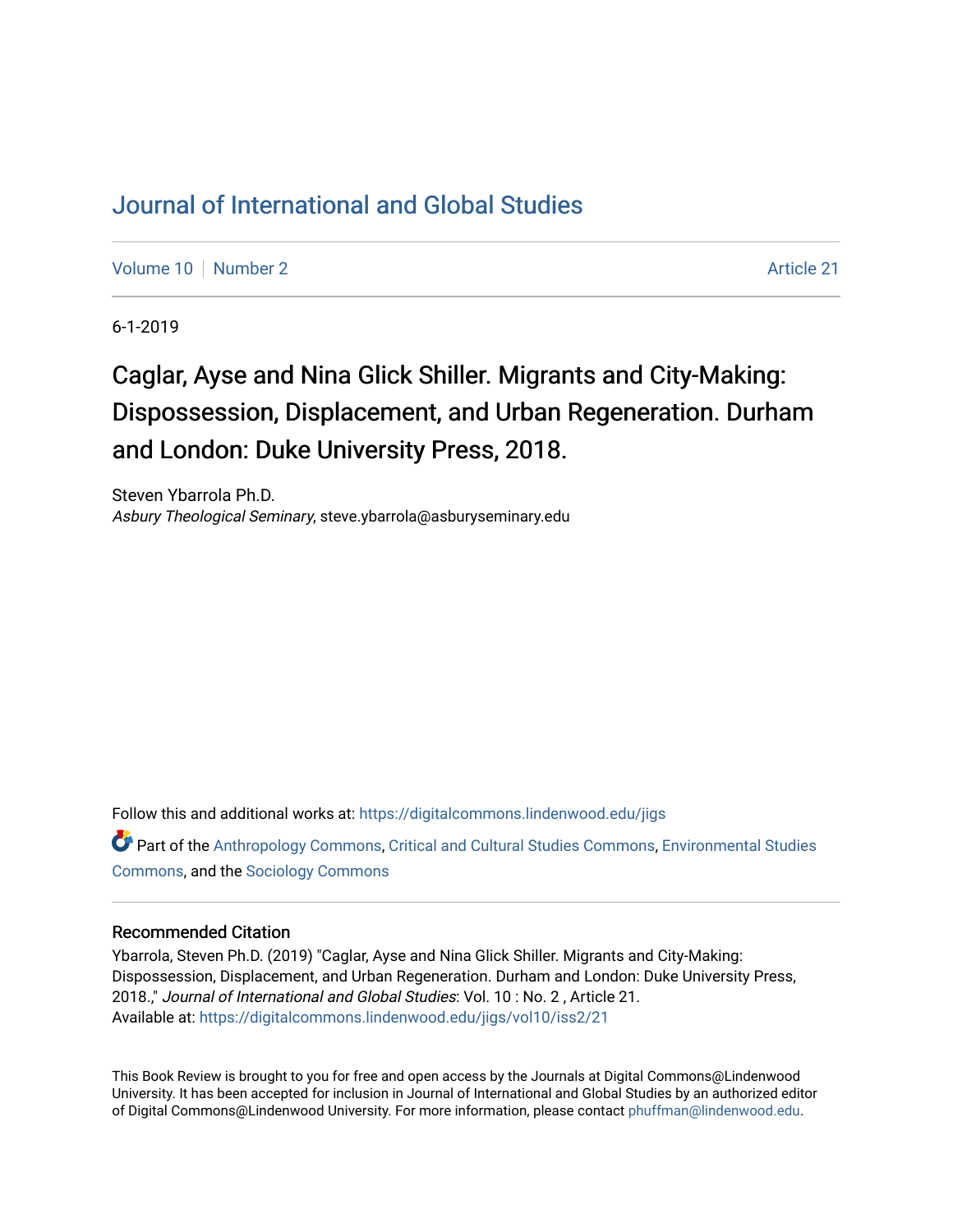### **Caglar, Ayse and Nina Glick Shiller.** *Migrants and City-Making: Dispossession, Displacement, and Urban Regeneration.* **Durham and London: Duke University Press, 2018.**

Scholars of migration, especially in the social sciences, should be quite familiar with the work of these two authors, as they have done research and published on the themes of this book since the early 2000s. Glick Schiller's work on issues of migration and ethnicity date back to her dissertation in the 1970s on Haitian identity and came to prominence with her publications in the 1990s and 2000s on such topics as diasporas, transnationalism, and cosmopolitanism. In *Migrants and City-Making: Dispossession, Displacement, and Urban Regeneration*, Caglar and Glick Schiller have taken a longitudinal ethnographic study (beginning in 2000) of migrants in three seemingly quite different cities—Mardin, Turkey, which is located near the Turkey-Syrian border; Manchester, New Hampshire, in the United States; and Halle/Saale, in what was formerly East Germany. They describe each of these cities as "disempowered" in that "these cities are…caught up in globally competitive interconnected restructuring processes but experience them within positions more structurally disadvantaged than do global centers of power" (i.e., New York, Ankara, or Berlin) (p. 13).

Caglar and Glick Schiller begin the book with a rather densely written introductory chapter that lays out the theoretical framework for the ethnographic studies that follow. For those less familiar with the work of the authors, this chapter provides a concise overview of not only their theoretical position but also an explanation of how their approach differs from other scholars in the social sciences (especially anthropology). They begin by addressing an issue that they have critiqued over the last few years (Glick Schiller & Caglar 2006),<sup>1</sup> which is migration scholars' tendency to focus on methodological nationalism and what the authors refer to as "the ethnic lens."

"Methodological nationalism is an intellectual orientation that approaches the study of social and historical processes as if they were contained within the borders of individual nationstates…. [M]ethological nationalists confine the concept of society within the boundaries of nation-states and assume that the members of these states share a common history and set of values, norms, social customs, and institutions." (p. 3)

In countering this tendency, the authors argue that since the early work on ethnic identity by Fredrik Barth  $(1969)$ ,<sup>2</sup> there has developed an extensive literature within the social sciences that "details the constructed nature of ethnic identities and ethnic group boundaries and the diversity that lies within a population labeled as an 'ethnic group'" (p. 4). Due to a focus on methodological nationalism, scholars often promulgate the error of assuming that national or ethnic groups are more or less homogeneous and create a "binary of difference" between migrants and hosts (or "natives"). As a result, methodological nationalism not only causes researchers (and society in general) to emphasize the need for migrants to integrate socioculturally since they are from "culturally and socially discrete…'national societies'" but also "portrays individuals as having only one country and identity" (pp. 3,4).

To counter this tendency towards methodological nationalism, the authors argue for an approach that is "multiscalar," by which they mean one in which "sociospacial spheres of practice…are constituted in relationship to each other and within various hierarchies of networks of power" (p. 8). These include local, regional, national, and global areas that are "mutually constituted, relational, and interpenetrating entry points for an analysis of globe-spanning interconnected processes" (p. 8). In other words, migrants are not simply members of diasporas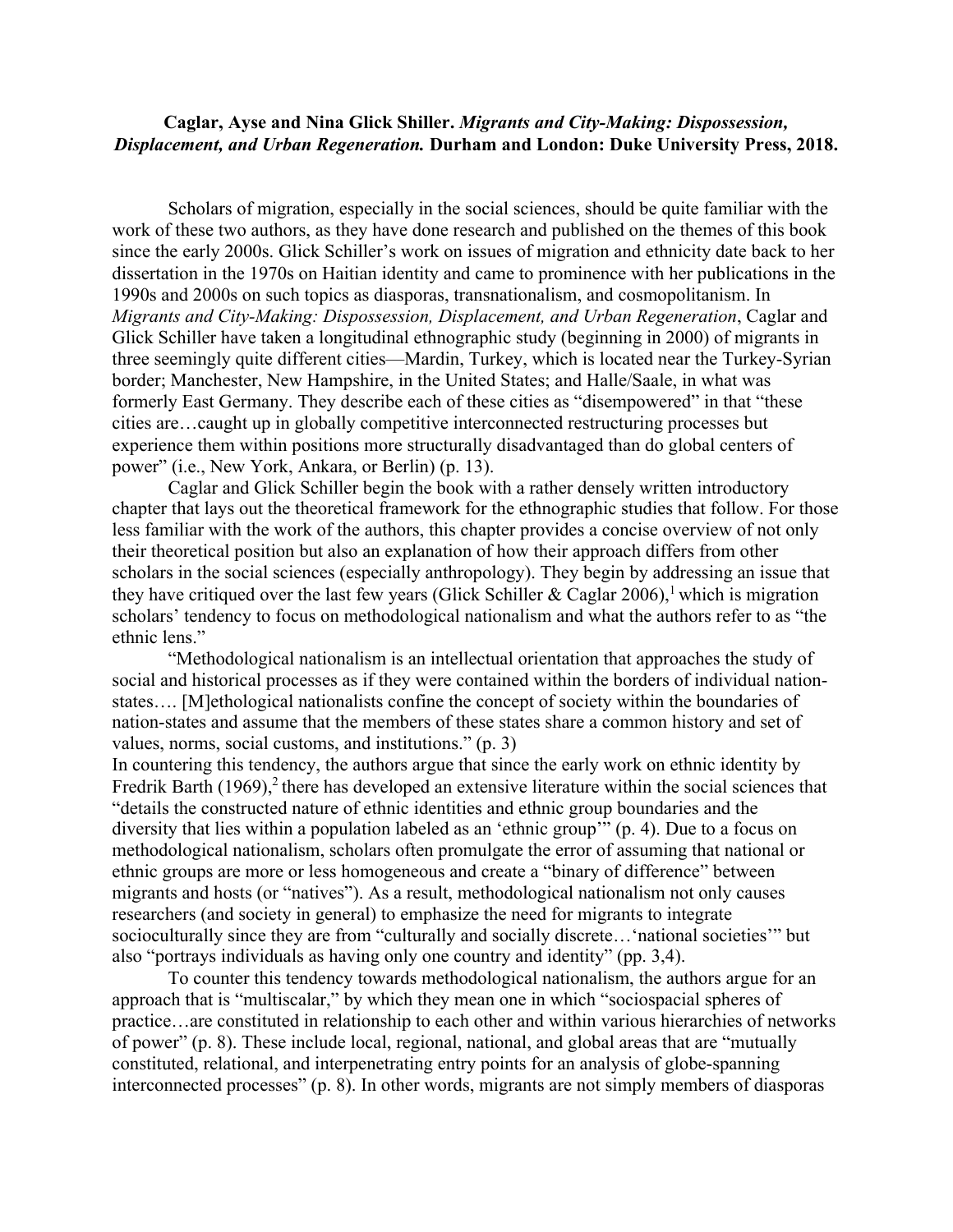or even translocal/transnational communities, though these may be important sociospacial spheres, but migrants are also generally involved in multiple other areas, which makes them important participants in the process of "city-making." A multiscalar approach recognizes that individuals, including migrants, have multiple identities and points of access to power (or lack thereof) depending on the context, or scale, within which they are interacting. Thus, instead of viewing migrants only as homogeneous or marginalized populations, the multiscalar approach taken by the authors returns agency to migrants, and as a result, sees them as important actors in the attempts at regeneration of (disempowered) cities.

Following the introduction, the authors delve into their ethnographic studies of Mardin, Manchester, and Halle/Saale, which illustrate the book's theoretical framework. Chapter 1 gives an overview of the cities studied, looking at important ways in which these three geographically different cities share particular similarities. One key similarity among them is that all three cities are "disempowered" despite having undergone (failed) projects of urban renewal that were undertaken in the hopes of regaining their previous higher status. Another critical similarity among the cities is that due to the "welcoming narratives" that the cities developed with regard to migrants, newcomers to each of the cities have generally been able to become a part of the civic life of the cities.

Chapters 2 through 5 present the authors' ethnographically informed comparative study of the three cities, each chapter focusing on different elements of their multiscalar approach. Chapter 2, focusing primarily on the German city of Halle/Saale, presents a critique of methodological nationalism by emphasizing the role that migrants play in developing businesses that serve the communities in which they are located; (though they investigate all businesses, not just ethnic businesses, the authors do refer to the businesses as "migrant businesses" and to the migrants or transplants who contribute to them as "ethnic entrepreneurs"). The authors say that such migrant businesspeople are both emplaced and displaced by the same multiscalar processes that have affected other small businesses in the city. As the authors state, "We demonstrate the utility of viewing migrant businesses as multiscalar modes of emplacement" (p. 97).

Chapter 3, drawing from the work of Simmel, focuses on sociabilities, the areas in social relationships where there are commonalities rather than differences. This chapter, informed primarily by the authors' ethnographic work in Manchester, New Hampshire, examines the different sites of sociability among migrants and non-migrants alike. A moving and helpful example of this comes from Glick Shiller's own experience while living and teaching in Manchester, NH. She had gone to a French-speaking Catholic church service with the intention of finding newly arrived immigrants to interview. There, she met a couple from the Congo who had to leave their children behind because they didn't have enough money at the time to bring their entire family to the United States. Glick Schiller got involved in the process of reuniting the parents with their children, and this eventually involved hundreds of people and networks of networks. Eventually, enough money was raised and enough political pressure applied that the children were able to immigrate to the US, leaving a desperately violent context where their father had almost been killed (pp. 121-125).

Chapter 4 explores the concept of "social citizenship" by examining "born-again" Christian congregations, whose members are often dispossessed and disempowered from the perspective of the broader society and in relation to political power but who find "sociabilities, solidarity, and moral economy" (p. 149) through religious participation. The born-again congregants "claim" these disempowered cities for Jesus and respond "to various experiences of stigmatization and dispossession through acts and narratives of social citizenship, contesting